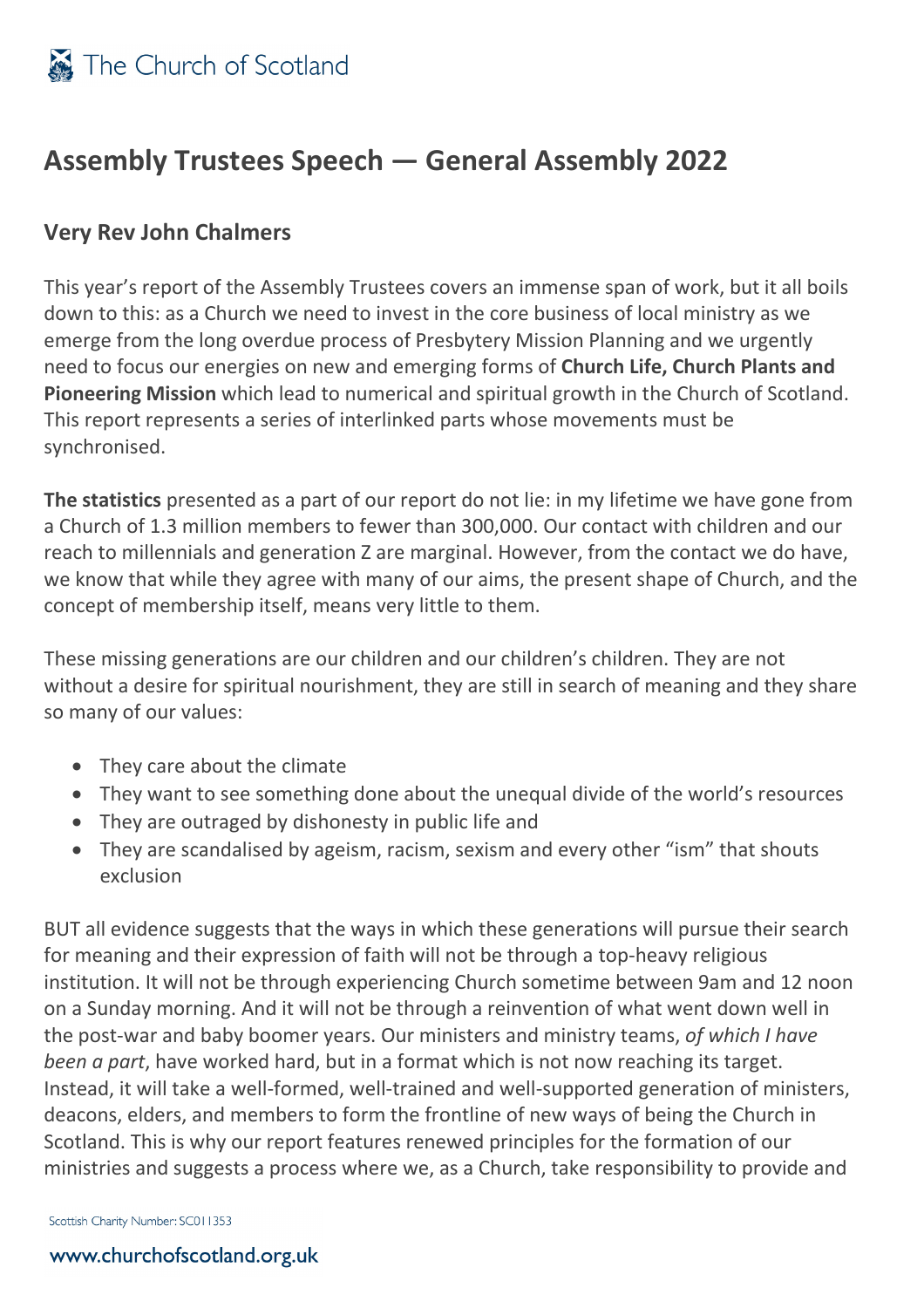# The Church of Scotland

fund those elements of **ministry formation** best delivered 'in house' rather than in a university setting. This, however, is but one part of an **integrated training programme** which provides for anyone from the newest disciple, to those who have been in ministry for many years but who need a new injection of skill, understanding, motivation, and even a renewal of their faith.

If the millennials and those in generation Z are not going to embrace Church as it is now – then what kind of Christian community is going to be accessible, relevant and real for them? We believe that the answer lies in patterns of Church life that are still to be fully explored and developed. There is much, here, to be learned from other denominations – not least from a number of Diocese in the Church of England. But whatever else is endeavoured, we must invest seriously in new ventures, pioneer ministry and Church planting.

So, despite the extraordinary financial pressure which is highlighted in this Report (with forecast, if unmitigated, annual deficits across all of the Unincorporated Entities of £7.5m per year over the next 5 years) we believe that it is time to lift the moratorium on what the 2019 Assembly called the **Growth Fund**. We simply have to begin to make resources available to those who want to break new ground in mission both online and in person. There is no future for a Church which is asset rich and people poor, and so, with the minimum possible delay we must open up what we are now calling the *Seeds for Growth Fund,* making available between £20-25m over the next seven years to fund projects aimed at growing the local church both spiritually and numerically, with especial emphasis on evangelism, and the creation and planting of new congregations.

There is no escaping the extent of the responsibility that the Assembly Trustees have for the assets of the Church of Scotland, Charity No SC011353. So, the sections of our report on the **accounts for last year and for future budgets** are of particular importance.

In 2019 one of the first instructions to the Trustees was the elimination of deficit budgeting. At the national level, we had to become a leaner, fitter and better managed Church. This target was achieved though not without placing constraints on spending and staffing and so not without pain.

Now, however new financial challenges confront us in the form of:

- The massive impact of the pandemic
- The need, over the last 2 years to reduce the level of congregational contributions to central funds
- The need to establish a Transition Fund **while we introduce** *Giving to Grow*

Scottish Charity Number: SC011353

#### www.churchofscotland.org.uk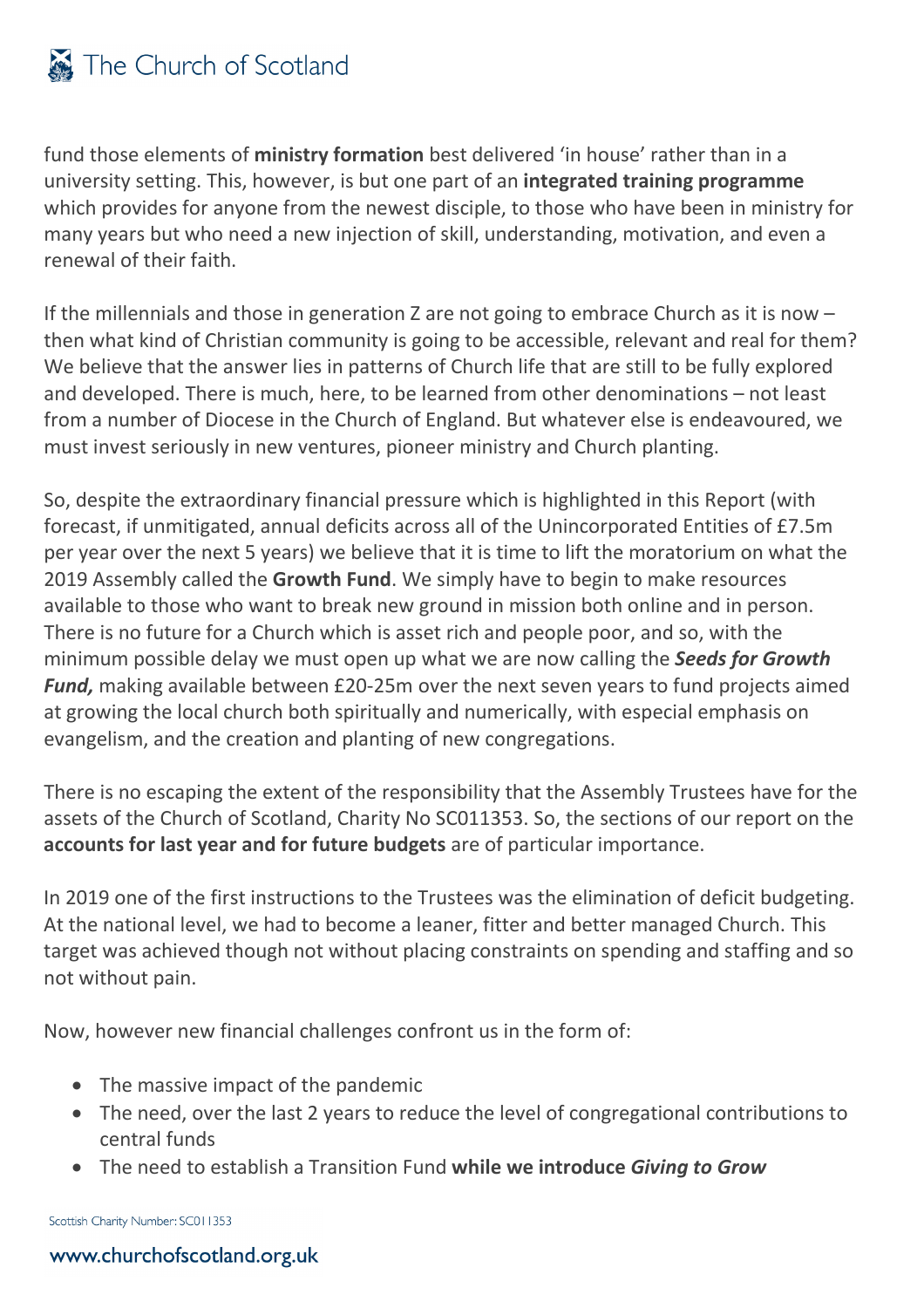# The Church of Scotland

- The introduction of a new funding model for the new Presbyteries and
- The cost of living increases which will have an impact on almost everything

These are among many reasons why we are unavoidably having to present and predict deficits which are likely to extend into the next five years.

We are aware, therefore, that there are big challenges still to be faced. A Church which has shrunk by 30% in the last ten years and which is painfully involved in reducing the number of buildings and ministries it requires, must acknowledge that proportionate cuts and savings have to be made across the board. However, no one should think that this is cutting for the sake of saving *as such*. **It is pruning in order to grow**. The task is and remains redesigning the architecture of the whole system in order to build a Church of Scotland which is relevant and fit for purpose. There is no other reason for pulling all these levers of change at the same time and there is no other way of reforming our life than taking these long overdue steps which we pray will lead to renewal.

Charity Trustees we may be, but we are not Charity Trustees who see our role as guardians of the family silver. Instead we see ourselves exercising responsibility for making faithful and disciplined use of our treasured wealth for the extension and growth in that part of God's kingdom for which we are responsible. *"Where your treasure is, there your heart will be also."*

Remember this, we do not have as much disposable reserve as some people think. Most of our assets (which add up to big numbers) are held in small parcels for designated use to cover ministry stipends and fabric costs by individual congregations. Some of our reserves are severely restricted and not easily accessed, BUT, while **retaining what we need as a reasonable operating reserve**, the time has come for us to *"Cast our bread upon the waters",* before the last of us finds it is time to switch off the lights and redistributes what is left to other charities with similar aims.

Continuing on the matter of assets and reserves: for as long as I can remember, people in congregations across the country have been asking for greater flexibility in the use of their own local reserves which have been accrued from long established **stipend endowments or from fabric funds** established by the sale of surplus or redundant properties. Our report outlines a piece of work which was instructed in 2019 and it describes the specific circumstances in which monies can be moved between the Consolidated Fabric Fund and the Consolidated Stipend Fund. At the time of writing the report we anticipated welcoming Commissioners' views on whether more work should be done in this area.

Scottish Charity Number: SC011353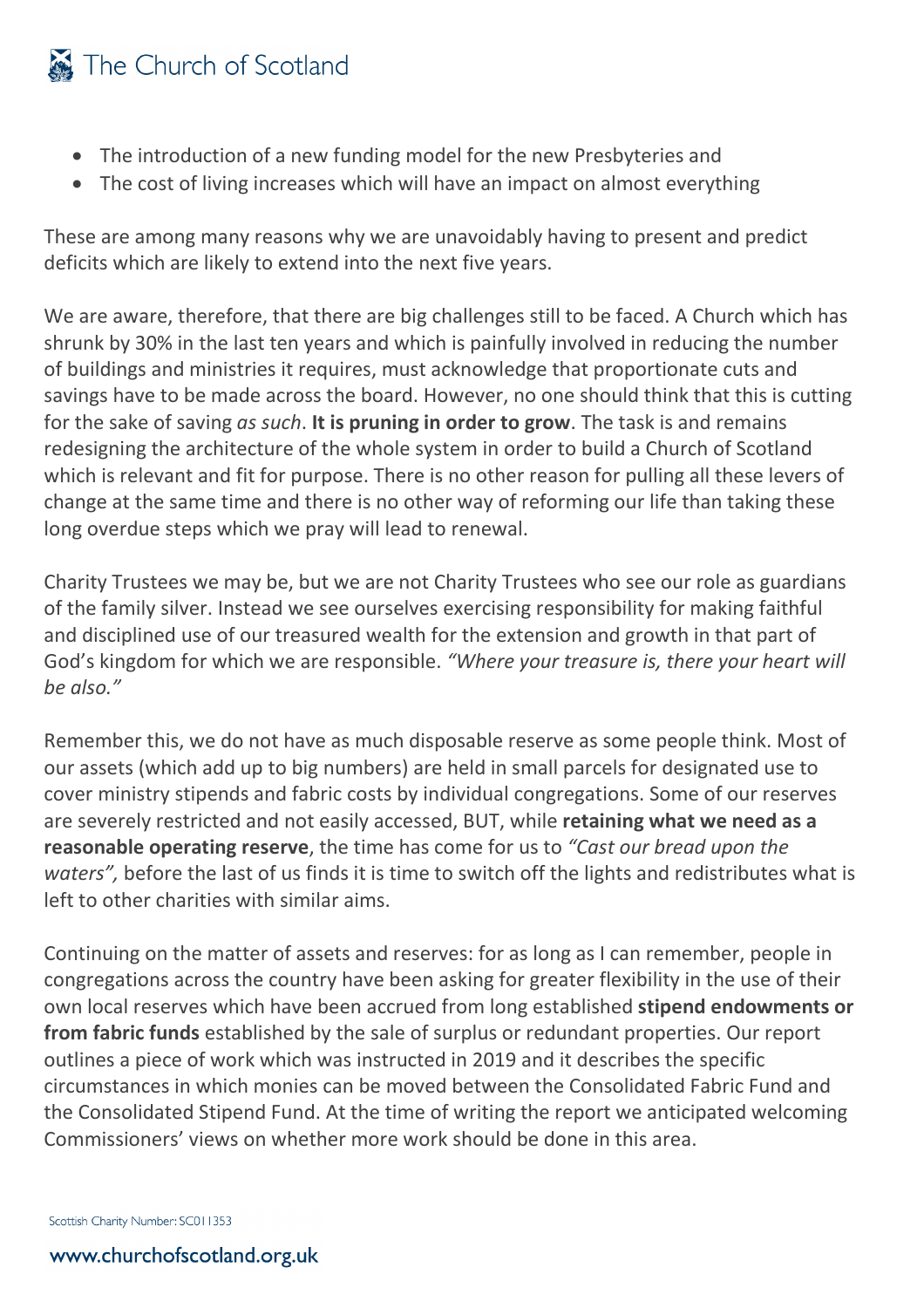However, early warning of a Notice of Motion and an impending Overture has prompted the Trustees to include a section of Deliverance proposing the establishment of a **Joint Committee** from the General Trustees, the Assembly Trustees, the Legal Questions Committee and the Faith Nurture Forum, to review current law and practice with a view to proposing legislation that would allow greater flexibility in relation the sale of surplus properties and to provide a transparent process by which decisions on the use of such funds are made.

Let no one think that this will be an easy assignment. Accidents of history have left us with internal complexities and with formal, often legal constitutions which sometimes speak at cross purposes. The introduction of greater flexibility would certainly mean changes in Church law and regulation and could even mean changes to the Acts of Parliament which underpin our legal identity. However, there is nothing that this General Assembly has done in the past that it cannot undo and the need to invest in mission and growth is so urgent that we can leave no stone unturned.

Finally, while there will be much more information on the **Faith Action Programme** in our session on Tuesday morning, let me say a word now about the importance of its place in the creation, at national level, of effective and efficient support for the Church's work at home and abroad. We are no longer a Church driven by big Boards and Councils -- these belonged to a different time and place. As a part of the journey towards a leaner and fitter structure, three years ago we created two slimmed down Forums out of four Councils. These Forums have done a sterling job in difficult circumstances. But, as we contemplate a future in which there is a workable number of Presbyteries driving the mission of the local Church – it is time for central structures in which the voice of these new Presbyteries is heard.

Gone are the days when the centre might dictate and shape our priorities. Now as never before the centre has to do only that which the local cannot and provide only that for which the local mission of the church truly calls. That is why, under the management of the Chief Officer and the Head of the Faith Action Programme, we have brought together the staff of the Forums - to work in a single Programme, to eliminate duplication, to bring about real focus, and to maximise the use of scarce resources.

**The D10 Group** has worked tirelessly to deliver an extensive report which recommends the establishment of a single **Active Faith Leadership Team** which will be accountable to the General Assembly for the work of the Faith Action Programme. Policy and strategy would be developed under four Programme Groups: Mission, People and Training, Public Life and Global Justice and, Resource and Presence.

Scottish Charity Number: SC011353